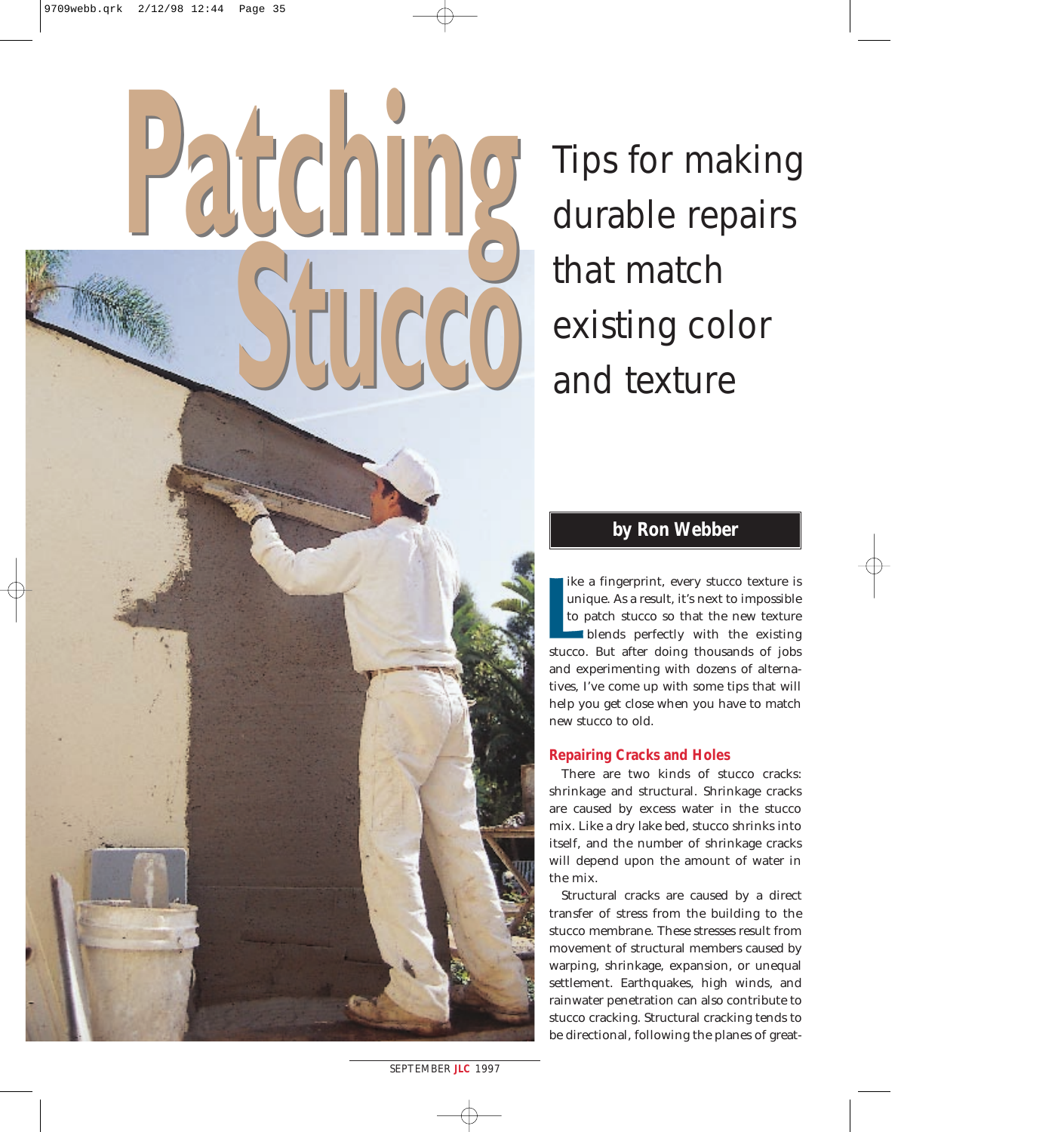

est stress, such as along plywood seams or along a cupped rim joist.

*Hairline cracks.* It's best not to attempt to patch hairline cracks, because the repair may be more noticeable than the defect. If you do attempt a repair, I recommend you simply "dust" with stucco (see Figure 1). Using a dry 1-inch brush, dab dry stucco powder from a cup or bucket into the crack. When you've completed dusting, immediately brush off the excess from the edges; otherwise, a snake-like buildup will be visible on the wall. Alternatively, you can run a strip of masking tape along either side of the crack, dab in the dry mix, then pull off the tape. In either case, moisture from the night air will set the cement.

*Small cracks.* If the crack is larger, say  $\frac{1}{8}$ - to  $\frac{1}{4}$ -inch wide, use a narrow chisel or large screwdriver to scrape or chip through the color and brown coats to expose the scratch coat. Then apply an acrylic bonding agent to strengthen adhesion between the old and new materials. We use Omega Acrylic Bonder from Omega Stucco (see "Sources of Supply"), but all bonders seem to work about the same. Finally, we patch with stucco or CTS Cement's Rapid-Set Mortar Mix.

On even larger cracks or small brokenout sections, scrape through the brown coat, then lay on a base coat of acrylic fortified stucco or Rapid-Set Mortar Mix. Then press a 2-inch-wide self-adhesive fiberglass mesh tape over the cracked area, taking care to keep it slightly below the finished surface. When the base coat cures, apply a finish coat of stucco over the netting.

*Holes.* To repair small holes up to 3 inches across, first clean the hole of any loose material and wet the edges. Fill the hole with Rapid-Set Mortar Mix in one coat. Using a trowel turned on edge, rake off any excess so that the patch is flush with the surrounding wall. After the base hardens, apply the matching texture.

For holes larger than 3 inches, we use a hammer and cold chisel to carefully chip a tapered edge around the perimeter of the hole. Tapered edges offer more surface area and produce a better bond. A back-cut taper will also lock in the patch. In addition, we use wire lath to support the plaster. Try to nail the metal lath to adjacent studs, but if you can't, at least weave and tie it to the old lath.

With a large hole, the building paper behind the stucco is often broken as well. This "lath" paper is the structure's main defense against water intrusion. If it's broken, the waterproof barrier needs to be repaired before stucco is applied (Figure 2). We use 60-minute grade D building paper from Leatherback Industries, shingling or lapping it like siding with the existing lath paper. In wet locations, I caulk the new paper to the old using Black Jack, a neoprene caulk from Gibson-Homans.



**Figure 2.** With a large hole, the building paper behind the wire lath is often ripped (left). After chipping a clean edge around the perimeter of the hole, repair the torn paper with new paper and caulk, then weave in new wire reinforcing (right). Where possible, fasten the wire lath to an adjacent stud.

*SEPTEMBER* **JLC** *1997* **00**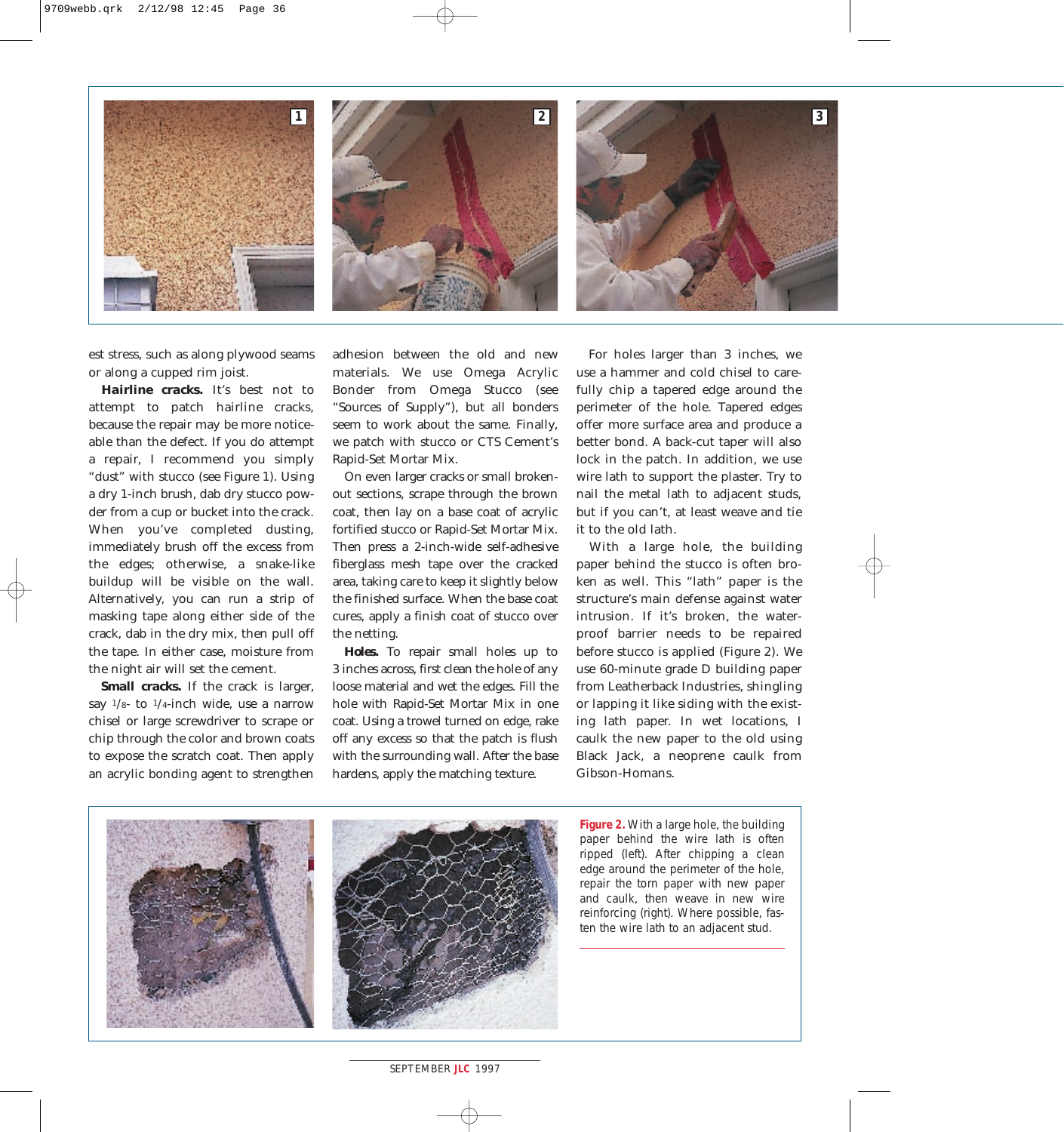

**Figure 1.** To patch a small crack (1), first mask both sides of the crack with tape, and dab the crack lightly using dry stucco on a small brush (2). To avoid ridges in the patch, brush off the excess (3), then remove the masking tape and brush again (4). Overnight condensation will provide enough moisture to cure the dry stucco and complete the patch (5).

### **Tying to Existing Stucco**

With a room addition or wall extension, you'll be faced with "tying in" the stucco from foundation to roofline. If you have a voice in deciding where the connection from old to new will occur, choose a corner or a doorway or window: The transition from old to new will be broken up and won't be as noticeable. If that's impossible, do your best to match color and texture, then fog coat the entire wall, both existing and new, to blend the two colors together. If the existing stucco has been painted, you most likely will have to paint the new stucco to match.

Old stucco can be very hard, so we usually cut it with a circular saw using a dry diamond blade. If you have to cut only a small section, you can use the head or claw of a framing hammer to punch a series of closely spaced holes in the stucco, then clean it up with a chisel. The diamond saw blade will create a smooth vertical kerf, so you'll need to rough up the surface with a hammer to give the new stucco something to key to.

For a better connection between old and new, try to save the metal lath by sawing just halfway through the old stucco. Then hammer out the rest to expose the wire lath. If you snip the wire to repair the building paper, weave new wire lath into the old.

### **Peeling Color Coat**

A stucco finish coat may not bond well to a smooth surface, such as concrete, or to a color coat that has been painted. A bonding agent will help the color coat adhere to paint, but you might need to sandblast concrete to get a good bond. If the problem is efflorescence under the peeling layer of stucco (Figure 3), scrape away the white powdery deposits, and clean the surface with a wire brush. Neutralize the surface before recoating by saturating the



**Figure 3.** Scrape away efflorescence deposits with a wire brush, then saturate the surface with a 1-to-1 mix of vinegar and water. Flush with clean water before patching.

whole area with a 50/50 solution of vinegar and water, then thoroughly flush with clean water.

### **Plastering**

To patch with stucco (or what we call "plaster"), the first thing to do is to wet the surrounding area to prevent moisture from being sucked out too quickly, creating a weak bond between the old and new stucco. Next, apply an acrylic bonding agent to the existing surfaces with a brush or sprayer. Acrylic admixtures perform several functions besides improving adhesion between old and new stucco. For example, stucco colors will be 25% to 50% darker with an acrylic admixture. The color will also go on more evenly and be more stable. Acrylic added to fog will make it more paintlike. The fog will cover better and will help to seal the wall, as well as reduce the likelihood of efflorescence bleed-through. One caution, however: Acrylic patches on non-acrylic stucco will telegraph when the wall gets wet, showing a dry spot on the otherwise wet wall. You can test for the presence of acrylic in the existing stucco by sprinkling water on the wall — if it soaks the water up, there's no acrylic.

*Stiff mix.* To mix our stucco, we use one part Riverside Plastic Cement to three parts clean, high-quality sand that is free of excessive fines. Mix the plaster to a workable consistency, adding as little water as possible — the stiffer the better. Many plasterers prefer to make their own patch material using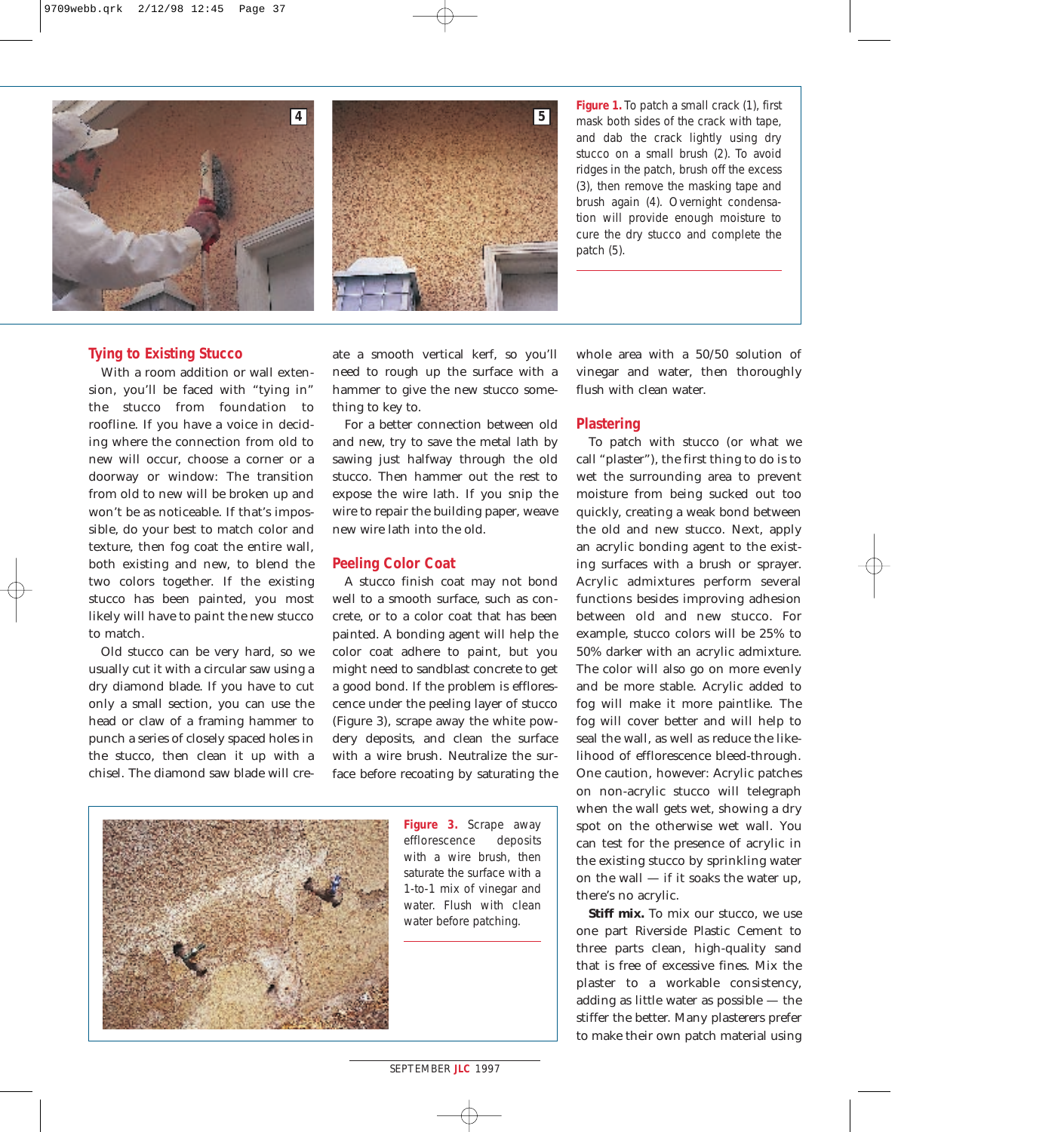

**Figure 4.** When patching, wet the surrounding stucco and apply an acrylic bonding agent. To keep the patch from sagging and shrinking, work the new stucco against the edges of the hole and apply the stucco in layers no more than 1/2- inch thick (left). Screed the final layer even with the surrounding stucco (middle), and touch up with the edge of a hand trowel (right).

premixed stucco or cement and sand, then adding aluminite to accelerate curing. We often use Rapid-Set Mortar Mix, which sets up in about 20 minutes, because it achieves high strength and resists cracking.

When plastering, you should only build up about  $\frac{1}{2}$  inch of stucco at a time to prevent it from sagging, shrinking, and cracking (Figure 4). Often you'll have to apply several coats to build up to the proper thickness. Push the plaster well into the nooks and crannies of the surrounding areas to achieve a good bond. On the final layer, screed the plaster even with the surrounding stucco. Once the stucco is dry, apply a texture coat (see "Matching Texture," below).

### **Fog Coat**

For recoloring old stucco or tying in old stucco to new, we spray a light color coating called a fog coat. Fog consists of cement, color pigment, and lime, but with no sand. All the companies that sell stucco also sell premixed fog, and you have the best chance of matching the original color if you use the original stucco manufacturer's fog coat. When we don't know which brand of stucco was used, we use La Habra Stucco because it offers the widest variety of colors.

Although some people use fog as a substitute for paint, fog was designed to blend colors that dried blotchy. The fog coat is semitransparent, so it shouldn't be used to change the color of stucco.

# **Matching Texture**

**T**o match the texture of existing stucco, we scrape down the area around the hole, then blend the new stucco from the patch outward. Duplicating the stroke the original plasterer used is an art and is the most difficult part of the job. It helps to study the shadows created by the texture and to try to visualize which direction the plasterer moved his hand. It even helps to try to figure out if the plasterer was left- or right-handed. You can practice your technique on the wall; if it doesn't match, simply scrape it off and try again. Here are some tricks on how to achieve common textures.







### *Sand float*

After troweling on the stucco, use a sponge float in a swirling motion. It's okay to sprinkle additional water on the area as needed to roll the sand, but don't over-rub, or you will create a bald spot.

### *Fine lace*

Use a small brush and lightly dab wet stucco on to the colored stucco base. Wait a moment for the excess water to dry out, then flatten the ridges by lightly running a clean trowel over the dabbed spots.

### *Smooth finish*

Trowel on the finish stucco, smoothing as you go and continually working the material into the wet joint. To reduce small shrinkage cracks, it may be necessary to retrowel a second and third time, sprinkling water on the wall with a brush as needed to act as a lubricant for the trowel.